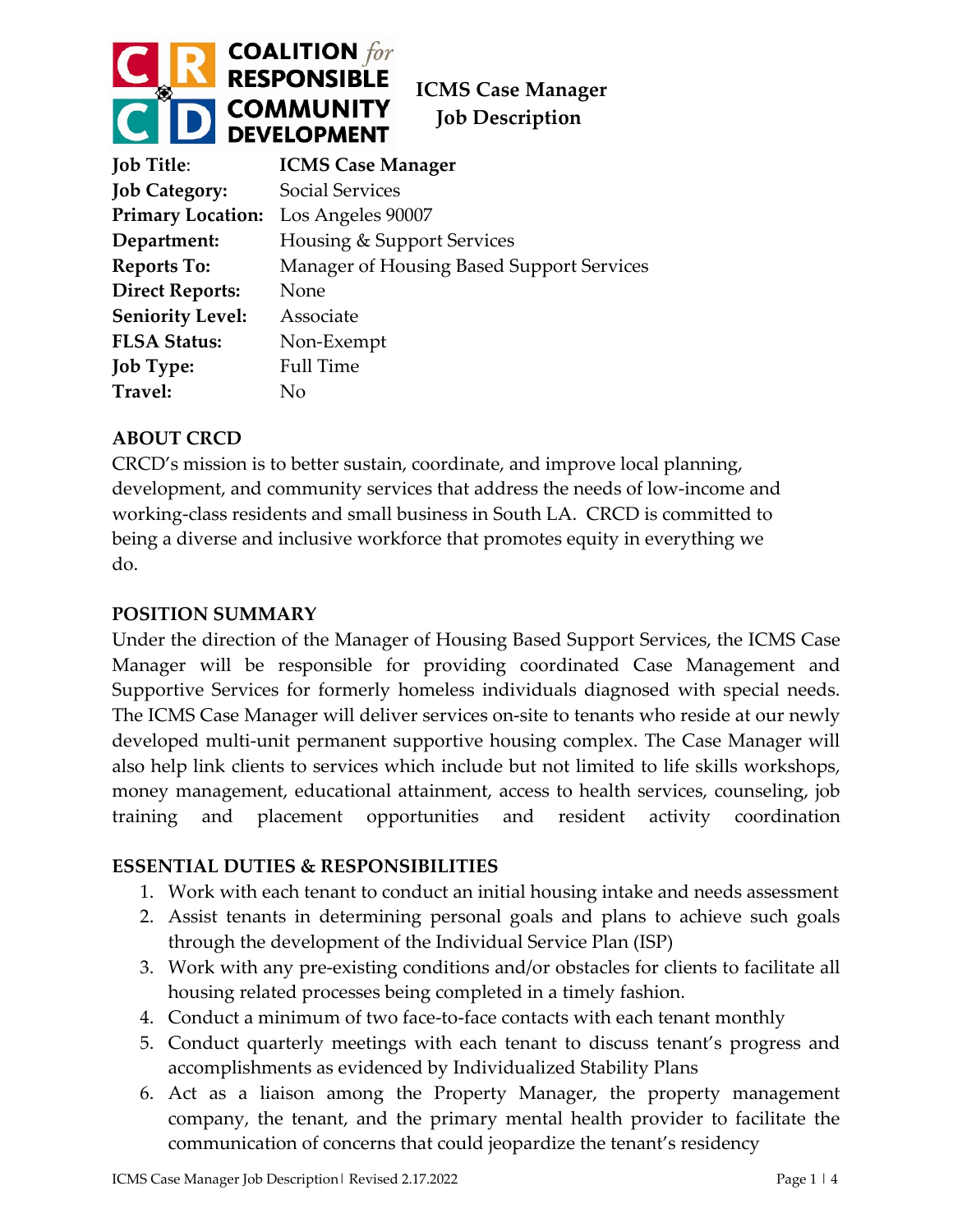

# **Job Description**

- 7. Provide information and instruction to clients regarding Fair Housing, tenant rights and responsibilities, observation of rental agreement and property rules
- 8. Act as a liaison and coordinate linkage to services with numerous public social service agencies and community providers, assist in achieving and sustaining independence: employment and education/ training activities, money management counseling and legal and benefits counseling
- 9. Assist clients in obtaining rental assistance: move-in/eviction prevention services
- 10. Address tenant grievances, mediate resident disputes and resolve any issues with property management that might affect the client's tenancy
- 11. Enforce housing rules in collaboration with property management
- 12. Work with Resident Services Coordinator to develop workshop opportunities on relevant topics including housekeeping, money management, parenting, daily living skills (including transportation, training in self-advocacy/community accessibility) needed to maintain housing and achieve independence
- 13. Data collection/entry into DHS CHAMP's database to document client progress, assemble reports and evaluate program
- 14. Organization and management of client files
- 15. Monitor status of tenants who have moved into housing and prepare tenants who are deemed ready to transition to mainstream non-supportive housing
- 16. Comply with the directives as it relates to necessary documentation and reporting requirements as per the service contract
- 17. Compile and submit monthly progress reports to track the tenants' residency status and the supportive services which have been provided to them
- 18. Uphold CRCD's Mission Statement and 5 Year Strategic Plan

# **MINIMUM QUALIFICATIONS**

- 1. 1-2 years of experience or related work and BA Degree
- 1. Experience working with youth experiencing homelessness and housing instability, and/or experience in foster care, probation, mental health systems.
- 2. Reliable, flexible team player who works well with minimal supervision, who has a good work ethic, and an ability to set and maintain personal boundaries.
- 3. Reliable transportation: valid driver's license, and car insurance as required by law,as appropriate.
- 4. Proficient in Microsoft Office suite required.

## **WORK ENVIRONMENT**

- 1. On occasion walk or drive to different local sites throughout the day.
- 2. Regularly required to sit, stand, bend, and occasionally lift or carry up to 35 lbs.
- 3. Combination of field and office environment.
- 4. May necessitate working in busy and loud environments.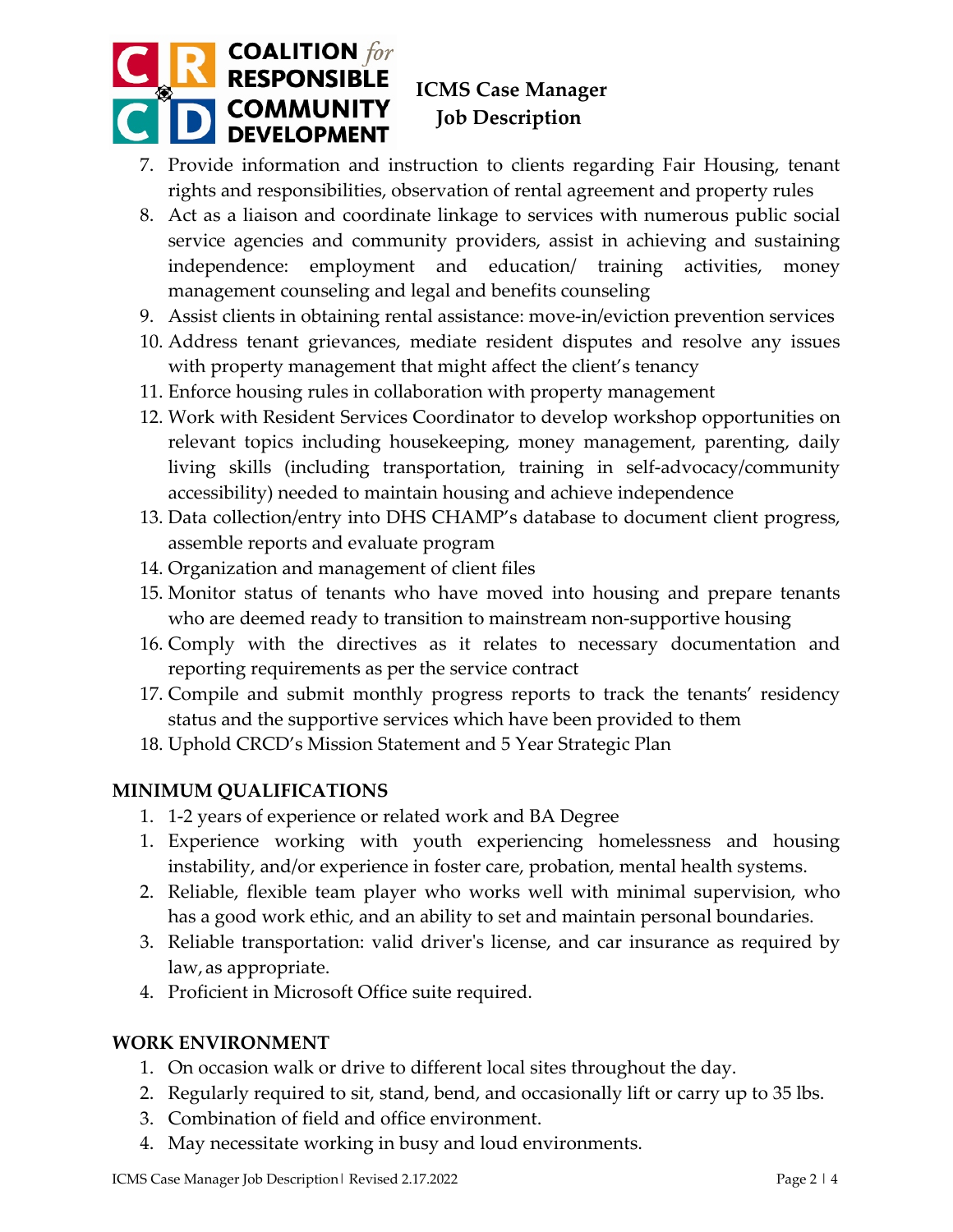

# **Job Description**

- 5. May be exposed to elements like cold, heat, dust, noise, and odor.
- 6. Work regularly in a community that is exposed to gang activity, substance use, homelessness, and high unemployment rates.
- 7. This is not a work-from-home position.

# **RESPONSIBILITIES COMMON TO ALL AGENCY EMPLOYEES**

- 1. Encompass a "do whatever it takes approach" to serving our community
- 2. Always maintain a safe work environment and confidentiality.
- 3. Be proactive, creative, and flexible in determining, evaluating, researching, and resolving issues.
- 4. Organize and prioritize multiple activities to meet all external and internal deadlines.
- 5. Maintain professional demeanor that reflects positively on the agency.
- 6. Demonstrate respect and courtesy toward others.
- 7. Able to thrive in a work environment emphasizing teamwork and collaboration.
- 8. Respond in a timely manner in all aspects of communication.
- 9. Regular and prompt attendance in the office is required
- 10. Work with limited to minimum supervision.
- 11. *Perform other duties as assigned by your supervisor and or executive team.*

### **BENEFITS**

- Dental, Vision, Medical Benefits: CRCD is in the top 10% for excellent employee benefits for non-profit organizations. CRCD offers 80% employee paid and 60% dependent paid medical
- 401K eligibility to participate from day one and up to 3% matching after one year
- Flexible Spending Account (FSA)
- Short-Term & Long-Term Disability, Accident, and Hospital Indemnity
- Whole Life Insurance, College Funding Plans/529 Savings Plan from Principal
- Pet insurance, Legal/ID Theft
- Generous work/life balance
- 13 Paid Holidays

CRCD is a mandatory vaccination employer for COVID-19 and its variants. COVID-19 vaccination is mandatory for employment. As such, all CRCD employees must be fully vaccinated against COVID-19, including new hires. All new hires must provide proof of vaccination on or before their start date; alternatively, new hires may request a medical or religious exemption on or before their start date. If a new hire requires a medical or religious exemption, CRCD will engage in the interactive process with the new hire; a new hire cannot begin working for CRCD until the medical or religious exemption application has been approved. Similarly, if a new hire is not yet vaccinated, CRCD will delay the start date until the new hire can provide proof of vaccination or approval of a medical or religious exemption application.